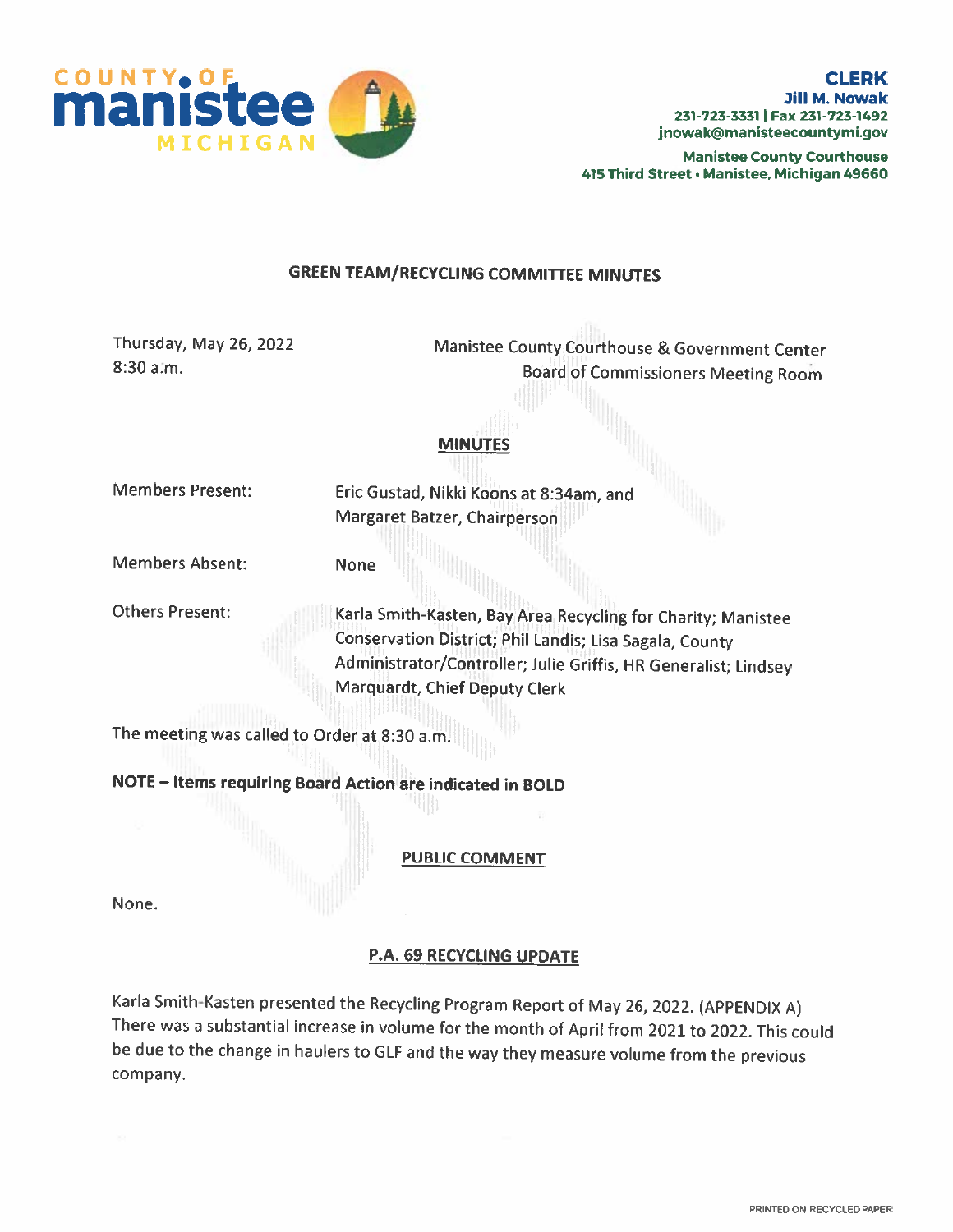Bear Lake has located <sup>a</sup> new site on Smith Street. (APPENDIX B) The township has approved the site. Bear Lake Schools owns the site and a contract is being prepared for the school to sign. The site will start with <sup>3</sup> bins and will adjust from there based on the volume of material. Students from the Bear Lake High School science class will monitor the site.

Arcadia and Onekama have added one additional bin to their sites. There have been several issues with the KNO Seeds trailer in the last several months. The site is being monitored with <sup>a</sup> trail cam and another person has volunteerd to take care of the trailer for now.

| <b>OTHER ITEMS FROM COMMITTEE MEMBERS</b>                       |             |
|-----------------------------------------------------------------|-------------|
| None.                                                           |             |
| The meeting was adjourned at the Call of the Chair at 8:50 a.m. |             |
|                                                                 |             |
| <b>Eric Gustad</b>                                              | Nikki Koons |
| Margaret Batzer, Chairperson                                    |             |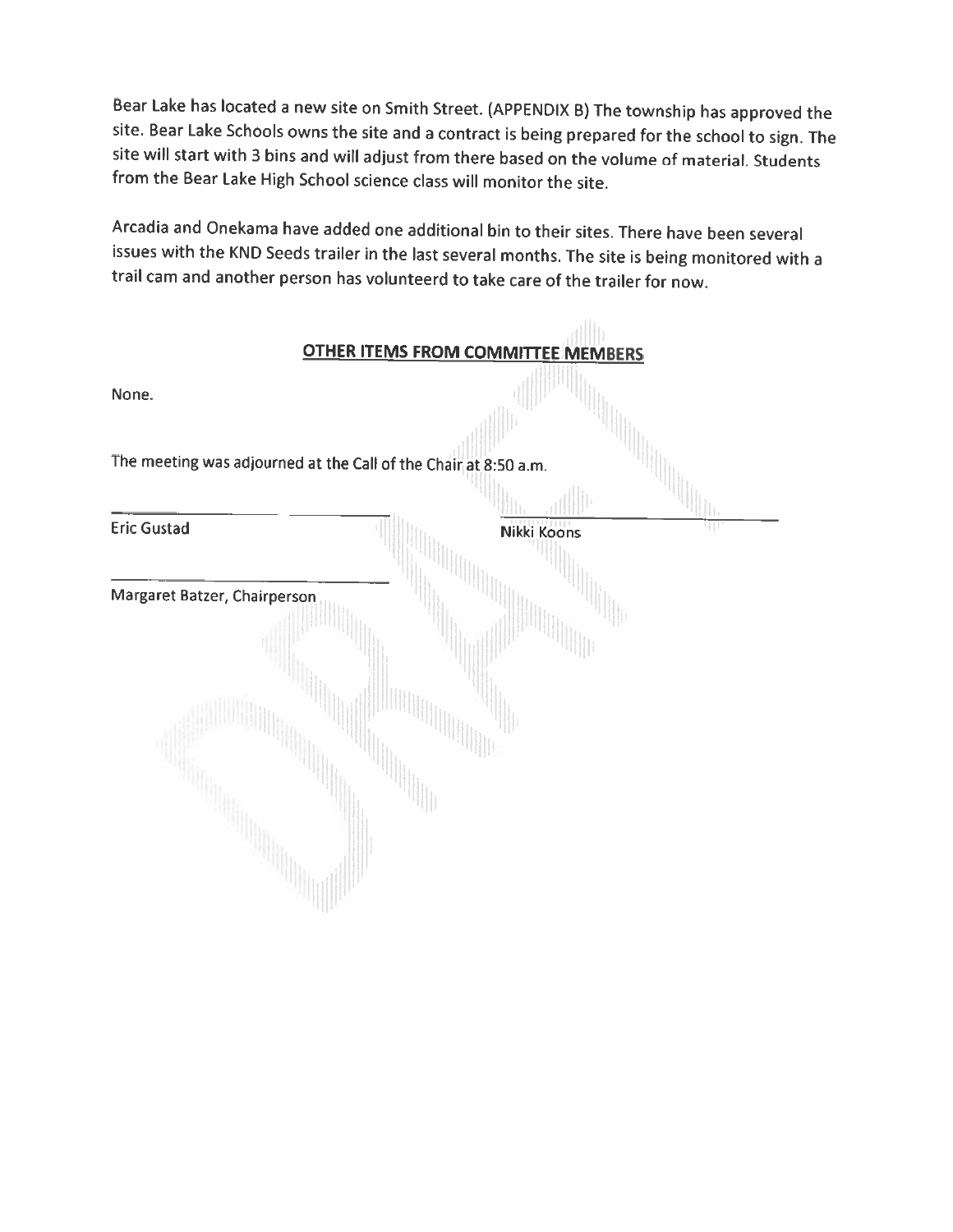# Manistee County Green Team Recycling Program Report Thursday, May 26, 2022 Karla Smith-Kasten, Bay Area Recyling for Charity

Summary of Recycling Activities since February 24, 2022

#### Current Volume Report

Total weight pounds) of materials collected from 6 - PA <sup>69</sup> Recycling Progran drop off sites in 2022. See Attached Volume Report for Details.

| <b>MONTH</b>     | 2021 TOTALS 2022 TOTALS |         |
|------------------|-------------------------|---------|
| <b>JANUARY</b>   | 41,876                  | 22,200  |
| <b>FEBRUARY</b>  | 26,602                  | 23,400  |
| MARCH            | 39,720                  | 31,000  |
| <b>APRIL</b>     | 17,236                  | 30,600  |
| MAY              | 35,030                  |         |
| <b>JUNE</b>      | 34,391                  |         |
| JULY             | 51,706                  |         |
| <b>AUGUST</b>    | 60,172                  |         |
| <b>SEPTEMBER</b> | 29,649                  |         |
| <b>OCTOBER</b>   | 29,392                  |         |
| NOVEMBER         | 37,277                  |         |
| <b>DECEMBER</b>  | 20,644                  |         |
| <b>YTD TOTAL</b> | 422,695                 | 107,200 |

### EDUCATION

The news is ready to be sent out. Working with IT to ge<sup>t</sup> it sent out. Getting new postings ready to pu<sup>t</sup> up at all six sites to educate the public on recyclables.

#### GRANTS and PROJECTS

SCRAP TIRE EVENT -The Manistee Conservation District will be having the Scrap Tire Event Satureday, July 23, 2022 at Bay Area Recycling for Charities located at 10447 Industrial Drive, Kaleva, Mi 49645. NEW RECYUNG SITE

Bear Lake Township has located <sup>a</sup> site, GEL has found it to be adiquit for Bins to be located. Bear Lake will start with 3 Bins and will ajust from there based on volume of material. The location is on Bear Lake School property. The location is an Smith Street, East Side of the road between Cody Street and Potter Road. See attached pictures. We are working on having <sup>a</sup> student from Bear Lake High School Science Class monitor the site.

#### Additional Bins

Arcadia - Has one additional bin added are looking at adding another when one becomes available Onekama - Has had one additional bin added

Cleon - Is looking to have one additional bin added when they become available.

Kaleva Seeds Trailer - We have had several issues with the KND Seeds trailer in the last several month. We are monitoring the site with <sup>a</sup> trail cam and another person has volunteered to take care of the trailer for now <sup>o</sup> the funds can continue to benefit KND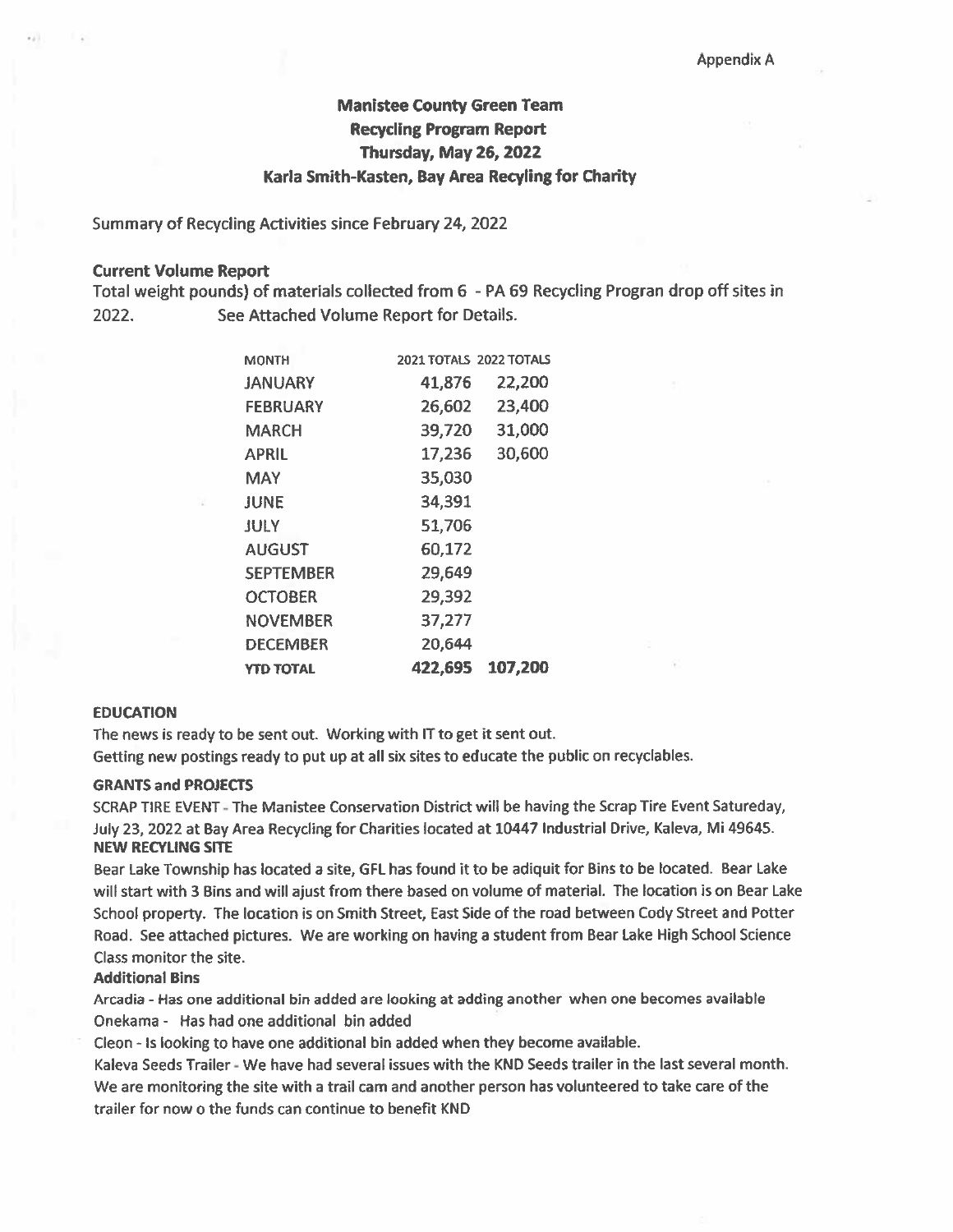|                                                  |                          |                                                                                                                                                                                                                                                                                                                                                                                              |               | <b>Manistee County Recycling Totals April 2022</b> |       |                          |  |
|--------------------------------------------------|--------------------------|----------------------------------------------------------------------------------------------------------------------------------------------------------------------------------------------------------------------------------------------------------------------------------------------------------------------------------------------------------------------------------------------|---------------|----------------------------------------------------|-------|--------------------------|--|
| January                                          | 2021 LBS 2022 LBS Change |                                                                                                                                                                                                                                                                                                                                                                                              |               | July                                               |       | 2021 LBS 2022 LBS Change |  |
| <b>Arcadia Township</b>                          | 9128                     | 3600                                                                                                                                                                                                                                                                                                                                                                                         | $-5528$       | <b>Arcadia Township</b>                            | 10470 |                          |  |
| <b>Brown Township</b>                            | 5079                     | 2700                                                                                                                                                                                                                                                                                                                                                                                         | $-2379$       | <b>Brown Township</b>                              | 3487  |                          |  |
| <b>Cleon Township</b>                            | 3807                     | 1500                                                                                                                                                                                                                                                                                                                                                                                         | $-2307$       | <b>Cleon Township</b>                              | 2513  |                          |  |
| <b>Dickson Township</b>                          | 1119                     | 1800                                                                                                                                                                                                                                                                                                                                                                                         | up 681        | <b>Dickson Township</b>                            | 981   |                          |  |
| <b>Maple Grove Township</b>                      | 7617                     | 3300                                                                                                                                                                                                                                                                                                                                                                                         | $-4317$       | <b>Maple Grove Township</b>                        | 6614  |                          |  |
| <b>Onekama Township</b>                          | 12171                    | 9300                                                                                                                                                                                                                                                                                                                                                                                         | $-2871$       | Onekama Township                                   | 24384 |                          |  |
| <b>Springdale Township</b>                       | 2955                     |                                                                                                                                                                                                                                                                                                                                                                                              | $ -$          | <b>Springdale Township</b>                         | 3257  |                          |  |
| <b>TOTALS</b>                                    | 41876                    | 22200                                                                                                                                                                                                                                                                                                                                                                                        | -19676        | <b>TOTALS</b>                                      | 51706 |                          |  |
| February                                         |                          | 2021 LBS 2022 LBS Change                                                                                                                                                                                                                                                                                                                                                                     |               | <b>August</b>                                      |       | 2021 LBS 2022 LBS Change |  |
| <b>Arcadia Township</b>                          | 5431                     | 4500                                                                                                                                                                                                                                                                                                                                                                                         | $-931$        | <b>Arcadia Township</b>                            | 14497 |                          |  |
| <b>Brown Township</b>                            | 3076                     | 2700                                                                                                                                                                                                                                                                                                                                                                                         | $-376$        | <b>Brown Township</b>                              | 5443  |                          |  |
| <b>Cleon Township</b>                            | 1987                     | 2100                                                                                                                                                                                                                                                                                                                                                                                         | up 113        | <b>Cleon Township</b>                              | 3227  |                          |  |
| <b>Dickson Township</b>                          | 604                      | 1200                                                                                                                                                                                                                                                                                                                                                                                         | up 596        | <b>Dickson Township</b>                            | 2126  |                          |  |
| <b>Maple Grove Township</b>                      | 3973                     | 3300                                                                                                                                                                                                                                                                                                                                                                                         | $-673$        | <b>Maple Grove Township</b>                        | 7587  |                          |  |
| <b>Onekama Township</b>                          | 9225                     | 9600                                                                                                                                                                                                                                                                                                                                                                                         | up 375        | Onekama Township                                   | 23949 |                          |  |
| <b>Springdale Township</b>                       | 2306                     | $\sim$                                                                                                                                                                                                                                                                                                                                                                                       | $\sim$ $-$    | <b>Springdale Township</b>                         | 3343  |                          |  |
| <b>TOTALS</b>                                    | 26602                    | 23400                                                                                                                                                                                                                                                                                                                                                                                        | $-3202$       | <b>TOTALS</b>                                      | 60172 |                          |  |
|                                                  |                          |                                                                                                                                                                                                                                                                                                                                                                                              |               | <b>September</b>                                   |       | 2021 LBS 2022 LBS Change |  |
| <b>March</b>                                     | 9141                     | 2021 LBS 2022 LBS Change<br>6300                                                                                                                                                                                                                                                                                                                                                             | $-2841$       | <b>Arcadia Township</b>                            | 9610  |                          |  |
| <b>Arcadia Township</b><br><b>Brown Township</b> | 4152                     | 3300                                                                                                                                                                                                                                                                                                                                                                                         | 822           | <b>Brown Township</b>                              | 1800  |                          |  |
| <b>Cleon Township</b>                            | 3116                     | 2400                                                                                                                                                                                                                                                                                                                                                                                         | $-716$        | <b>Cleon Township</b>                              | 1274  |                          |  |
| <b>Dickson Township</b>                          | 1316                     |                                                                                                                                                                                                                                                                                                                                                                                              | 1800 up 484   | <b>Dickson Township</b>                            | 649   |                          |  |
| <b>Maple Grove Township</b>                      | 6227                     | 4800                                                                                                                                                                                                                                                                                                                                                                                         | $-1427$       | <b>Maple Grove Township</b>                        | 2830  |                          |  |
| <b>Onekama Township</b>                          | 12452                    | 12000                                                                                                                                                                                                                                                                                                                                                                                        | $-452$        | <b>Onekama Township</b>                            | 12481 |                          |  |
| <b>Springdale Township</b>                       | 3116                     | $\frac{1}{2} \frac{1}{2} \frac{1}{2} \frac{1}{2} \frac{1}{2} \frac{1}{2} \frac{1}{2} \frac{1}{2} \frac{1}{2} \frac{1}{2} \frac{1}{2} \frac{1}{2} \frac{1}{2} \frac{1}{2} \frac{1}{2} \frac{1}{2} \frac{1}{2} \frac{1}{2} \frac{1}{2} \frac{1}{2} \frac{1}{2} \frac{1}{2} \frac{1}{2} \frac{1}{2} \frac{1}{2} \frac{1}{2} \frac{1}{2} \frac{1}{2} \frac{1}{2} \frac{1}{2} \frac{1}{2} \frac{$ |               | <b>Springdale Township</b>                         | 1005  |                          |  |
| <b>TOTALS</b>                                    | 39720                    | 30600                                                                                                                                                                                                                                                                                                                                                                                        | $-9120$       | <b>TOTALS</b>                                      | 29649 |                          |  |
| <b>April</b>                                     |                          | 2021 LBS 2022 LBS Change                                                                                                                                                                                                                                                                                                                                                                     |               | <b>October</b>                                     |       | 2021 LBS 2022 LBS Change |  |
| <b>Arcadia Township</b>                          | 3741                     |                                                                                                                                                                                                                                                                                                                                                                                              | 6900 up 3159  | <b>Arcadia Township</b>                            | 876   |                          |  |
| <b>Brown Township</b>                            | 2795                     |                                                                                                                                                                                                                                                                                                                                                                                              | 3300 up 505   | <b>Brown Township</b>                              | 2492  |                          |  |
| <b>Cleon Township</b>                            | 1026                     |                                                                                                                                                                                                                                                                                                                                                                                              | 2400 up 374   | <b>Cleon Township</b>                              | 1674  |                          |  |
| <b>Dickson Township</b>                          | 945                      |                                                                                                                                                                                                                                                                                                                                                                                              | 1200 up 255   | <b>Dickson Township</b>                            | 1158  |                          |  |
| <b>Maple Grove Township</b>                      | 2494                     |                                                                                                                                                                                                                                                                                                                                                                                              | 4800 up 2313  | <b>Maple Grove Township</b>                        | 4253  |                          |  |
| <b>Onekama Township</b>                          | 4987                     |                                                                                                                                                                                                                                                                                                                                                                                              | 12000 up 7013 | <b>Onekama Township</b>                            | 8810  |                          |  |
| <b>Springdale Township</b>                       | 1248                     | aa aa                                                                                                                                                                                                                                                                                                                                                                                        |               | <b>Springdale Township</b>                         | 1929  |                          |  |
| <b>TOTALS</b>                                    | 17236                    |                                                                                                                                                                                                                                                                                                                                                                                              | 30600 up13364 | <b>TOTALS</b>                                      | 28392 |                          |  |
|                                                  |                          |                                                                                                                                                                                                                                                                                                                                                                                              |               |                                                    |       |                          |  |
| <b>May</b>                                       |                          | 2021 LBS 2022 LBS Change                                                                                                                                                                                                                                                                                                                                                                     |               | <b>November</b>                                    |       | 2021 LBS 2022 LBS Change |  |
| <b>Arcadia Township</b>                          | 8459                     |                                                                                                                                                                                                                                                                                                                                                                                              |               | <b>Arcadia Township</b>                            | 10167 |                          |  |
| <b>Brown Township</b>                            | 3760                     |                                                                                                                                                                                                                                                                                                                                                                                              |               | <b>Brown Township</b>                              | 2982  |                          |  |
| <b>Cleon Township</b>                            | 2820                     |                                                                                                                                                                                                                                                                                                                                                                                              |               | <b>Cleon Township</b>                              | 2269  |                          |  |
| <b>Dickson Township</b>                          | 951                      |                                                                                                                                                                                                                                                                                                                                                                                              |               | <b>Dickson Township</b>                            | 1557  |                          |  |
| <b>Maple Grove Township</b>                      | 4940                     |                                                                                                                                                                                                                                                                                                                                                                                              |               | <b>Maple Grove Township</b>                        | 4754  |                          |  |
| <b>Onekama Township</b>                          | 11280                    |                                                                                                                                                                                                                                                                                                                                                                                              |               | <b>Onekama Township</b>                            | 13032 |                          |  |
| <b>Springdale Township</b>                       | 2820                     |                                                                                                                                                                                                                                                                                                                                                                                              |               | <b>Springdale Township</b>                         | 2616  |                          |  |
| <b>TOTALS</b>                                    | 35030                    |                                                                                                                                                                                                                                                                                                                                                                                              |               | <b>TOTALS</b>                                      | 37277 |                          |  |
| June                                             |                          | 2021 LBS 2022 LBS Change                                                                                                                                                                                                                                                                                                                                                                     |               | <b>December</b>                                    |       | 2021 LBS 2022 LBS Change |  |
| <b>Arcadia Township</b>                          | 7570                     |                                                                                                                                                                                                                                                                                                                                                                                              |               | <b>Arcadia Township</b>                            | 4315  |                          |  |
| <b>Brown Township</b>                            | 2753                     |                                                                                                                                                                                                                                                                                                                                                                                              |               | <b>Brown Township</b>                              | 2417  |                          |  |
| <b>Cleon Township</b>                            | 2192                     |                                                                                                                                                                                                                                                                                                                                                                                              |               | <b>Cleon Township</b>                              | 1331  |                          |  |
| <b>Dickson Township</b>                          | 738                      |                                                                                                                                                                                                                                                                                                                                                                                              |               | <b>Dickson Township</b>                            | 1026  |                          |  |
| <b>Maple Grove Township</b>                      | 4129                     |                                                                                                                                                                                                                                                                                                                                                                                              |               | <b>Maple Grove Township</b>                        | 3852  |                          |  |
| Onekama Township                                 | 14817                    |                                                                                                                                                                                                                                                                                                                                                                                              |               | <b>Onekama Township</b>                            | 6385  |                          |  |
| <b>Springdale Township</b>                       | 21920                    |                                                                                                                                                                                                                                                                                                                                                                                              |               | <b>Springdale Township</b>                         | 1318  |                          |  |
| <b>TOTALS</b>                                    | 34391                    |                                                                                                                                                                                                                                                                                                                                                                                              |               | <b>TOTALS</b>                                      | 20644 |                          |  |

ij.

S,

 $\overline{a}$